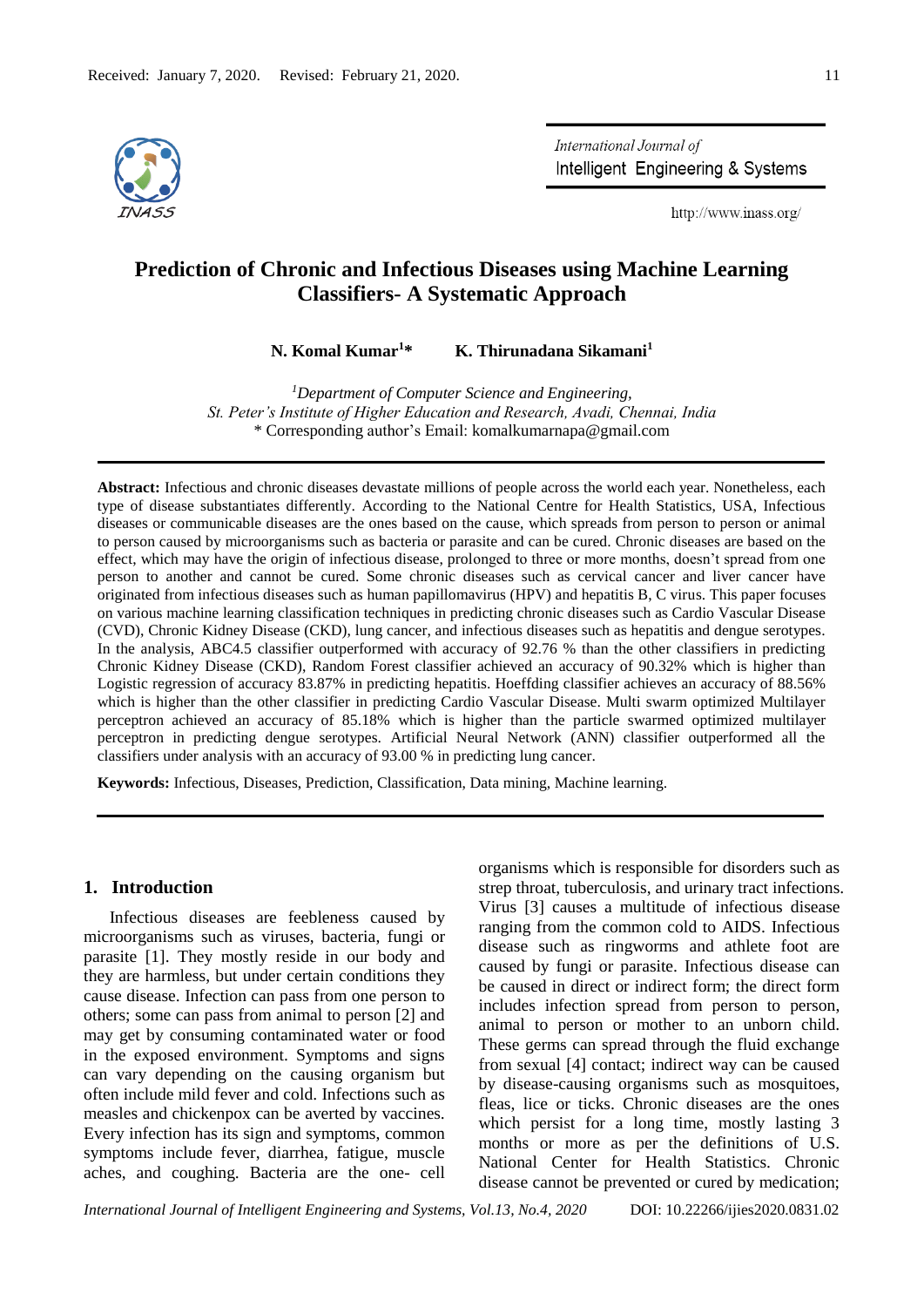they include cardiovascular disease, arthritis, cancer, diabetes, epilepsy, obesity, and oral health problems. Use of tobacco, lack of physical activity and poor eating habits are the major causes of diseases. Cardiovascular diseases [5] are caused due to poor nutrition, lack of physical activity and tobacco use. Cancer [6] is a group of disease which involves the growth of abnormal cells and can spread to the different parts of the body. Diabetes [7] is the abnormal condition that results in high sugar level in the blood; their common type includes Type 1, Type 2, Prediabetes and Gestational diabetes, each having its sign and symptoms. The proposed methods can help the health authorities and medical practitioner to take precautionary measures to reduce deaths.

The work in prediction of infectious and chronic diseases is divided into sections; section 2 elaborates the related study in the field of predicting infectious and chronic diseases, section 3 overviews the datasets and its description, followed by section 4, where the methodologies is given, section 5 contains the experimental analysis and findings, finally concluded in section 6.

## **2. Related works**

This section briefly discusses the related works carried on the prediction of chronic and infectious diseases using machine learning classifiers. Audrey Waits [8] conducted a systematic survey on disease transmission in the arctic region. The study compiled recent studies in the disease transmission field and compared with the previous results. The study concluded that increased temperature and precipitation were the causes of infectious diseases in the arctic region. The life cycle of the infectious diseases depends on the climatic factors; Lu [9] investigated the published evidence on the negative impact of climatic factors on infectious diseases, a region with high temperature were given more importance in the investigation. Xiaoxu [10] examined the scientific evidence on the impact of climate change on infectious diseases. In the analysis, three components such as infectious disease parameters, climatic factors, and selected infectious disease were considered for the analysis of establishing a correlation between infectious disease and climatic factors. The correlation between the climatic factors and infectious disease can be done by statistical methods and prediction can be done by machine learning algorithms. Komal Kumar [11] proposed a hybrid machine learning classifier in predicting Chronic Kidney Disease (CKD), the prediction follows a two-stage approach, in the first stage the classifier is subjected to a C4.5

classifier, in the second stage, the weak learners from the first stage were optimized in prediction. Komal Kumar [12] proposed a multi swarm optimized multilayer perceptron for predicting DENV serotypes, the work contained two stages in prediction, stage one deals with optimizing inputs by a multi swarm optimization technique followed by a multilayer perceptron. The study in [13] also deals with establishing a relationship between climatic factors and infectious disease. It examined the climatic factors, socio-economic factors leading to increased infection in various parts of Sweden. The relationship between the temperature and infectious disease followed a "U" shaped curve. Komal Kumar [14], proposed a machine learning classifier technique in predicting non-small lung cancer, machine learning classifiers such as support vector machine, k-NN, random forest, j48, and Artificial Neural Network were involved. In the analysis, Artificial Neural Network outperformed all the classifiers. In the biological infection, the defence against the virus/pathogens can be classified as two major components called tolerance and resistance. The work in [15] investigated the relationship between cancer and infectious disease, the study proposed an integrated approach where the disease tolerance is incorporated into cancer studies, where new therapeutic measures can be done which increases the patient's survival and the quality of living. Komal Kumar [16], proposed an optimized random forest classifier in predicting diabetes mellitus, where a genetically optimized random forest tree classifier was used in the prediction of patients with diabetes mellitus. The interplay between bacteria and virus is presented in [17], where a model for micro biome is contributed in the development to viral infections and virally associated cancers. Machine learning tree classifiers were used in predicting diabetes mellitus, the work in [18] focused in predicting diabetes mellitus among patients using random forest, REP tree random tree and Logistic Model Tree (LMT). Komal Kumar [19] compared the performance of the machine learning classification algorithms such as logistic regression, random forest, decision tree, C4.5 and multi layer perceptron in predicting hepatitis infectious disease. A survey to classify protein structure for drug design is presented in [20], which provides the review of protein structure prediction algorithms in a distributed environment. Mareeswari [21] reviewed a machine learning technique to predict diabetes mellitus in patients using K Nearest Neighbour classification technique. The work in [22] reviews the dengue and Dengue Hemorrhagic Fever (DHF) internationally and also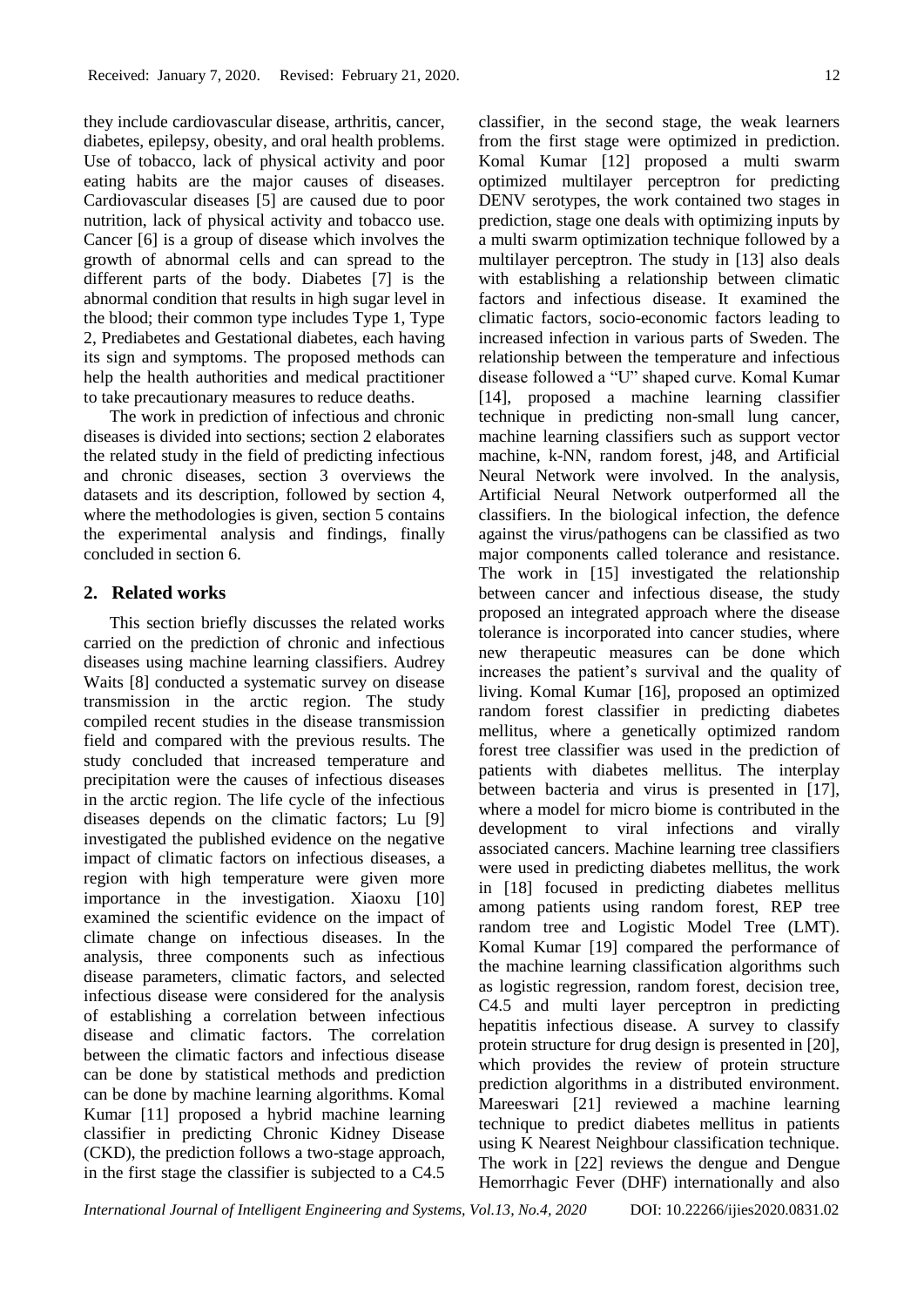characterized the risk factors, climatic factors and fatalness in the endemic regions. Two cloud models were discussed in [23] in constructing cloud architectures for health care systems. The work in [24] proposed an integrating scheme for monitoring yoga activities using Internet of Things (IoT), sensors were attached to the body and monitored for physical changes. Sudhakar [25] proposed an automatic detection of brain tumour using image processing techniques such as grey level co occurrence matrix and neural networks. Cresenta [26] reviewed on the health start-ups in India and the factors affecting to its development and progression. Maheshwari [27] analyzed the occurrence of gestational diabetes from the doctor's prescription; a study was carried out to collect the data from the hospital in Chennai region. Recent developments in technology have enabled the users to identify, analyze and visualize various diseases using tweets [28] and discovery of drugs using machine learning techniques [29].

#### **3. Dataset description**

The work involves in the prediction of infectious diseases and chronic diseases such as hepatitis, DENV serotypes, chronic kidney disease, cardiovascular disease, and non small cell lung cancer. The hepatitis dataset contained 20 attributes such as sex, age, antiviral, steroid, malaise, fatigue, liver big, anorexia, liver firm, spleen\_palapable, spiders, ascites, varices, bilirubin, alk\_phosphate, sgot, albumin, protime, histology, and class with 155 instances obtained from University of California at Irvine repository. The dengue dataset contained two data, primary and secondary. Primary data was obtained by a questionnaires method and secondary data has been obtained from the medical centers in areas of Chennai Corporation from February 2017 to August 2017. The dataset contained 340 data observations and 28 attributes such as ID, Age, Male/Female, Temperature, Pulse, Acute fever, Platelet count, Rashes, Vomit, Abdominal pain, peeling of skin, Body ache, cold, Persistent Vomiting, Tiredness, bleeding of gums, Headache, Weakness, Tourniquet test, Bleeding from gastrointestinal tract, Fatigue, Rapid Breathing, Dengue Antigen (NS1), IgM, Deficiency of platelets, IgG, Dengue NS1 Antigen (Elisa), Narrow pulse pressure (<20mmHg). The chronic kidney diseases dataset [11] was collected from a local hospital in Chennai, Tamil Nadu, which contained 11 numeric and 14 nominal attributes with 400 instances with two class variables ckd and notckd. The cardiovascular diseases dataset was obtained from

UCI repository which contained 13 attributes with

345 observations classified into two classes "present" and "absent". The lung cancer dataset was also obtained from the UCI repository [30] which contained 15 attributes and 203 observations.

#### **4. Methodologies**

The aim of this paper is to predict infectious and chronic diseases such as hepatitis, DENV serotypes, chronic kidney disease, cardiovascular disease (CVD), and non small cell lung cancer using machine learning classifiers such as ABC4.5, Logistic Regression, Random Forest, Decision Tree, C4.5, Multilayer Perceptron, Support Vector Machine (SVM), K- nearest neighbor, Artificial Neural Network (ANN), Hoeffding tree, Logistic Model Trees (LMT), REPTree and MSO-MLP machine learning classifiers. The overall methodology is shown in Fig. 1.

The main steps in predicting infectious and chronic diseases using machine learning classifiers are as follows:

Step 1. In this step, data pre-processing is done to convert the raw data into a tidy data for analysis.

Step 2. The tidy data is subjected to 10-crossvalidation and a percentage split of 60%.



Figure. 1 Methodology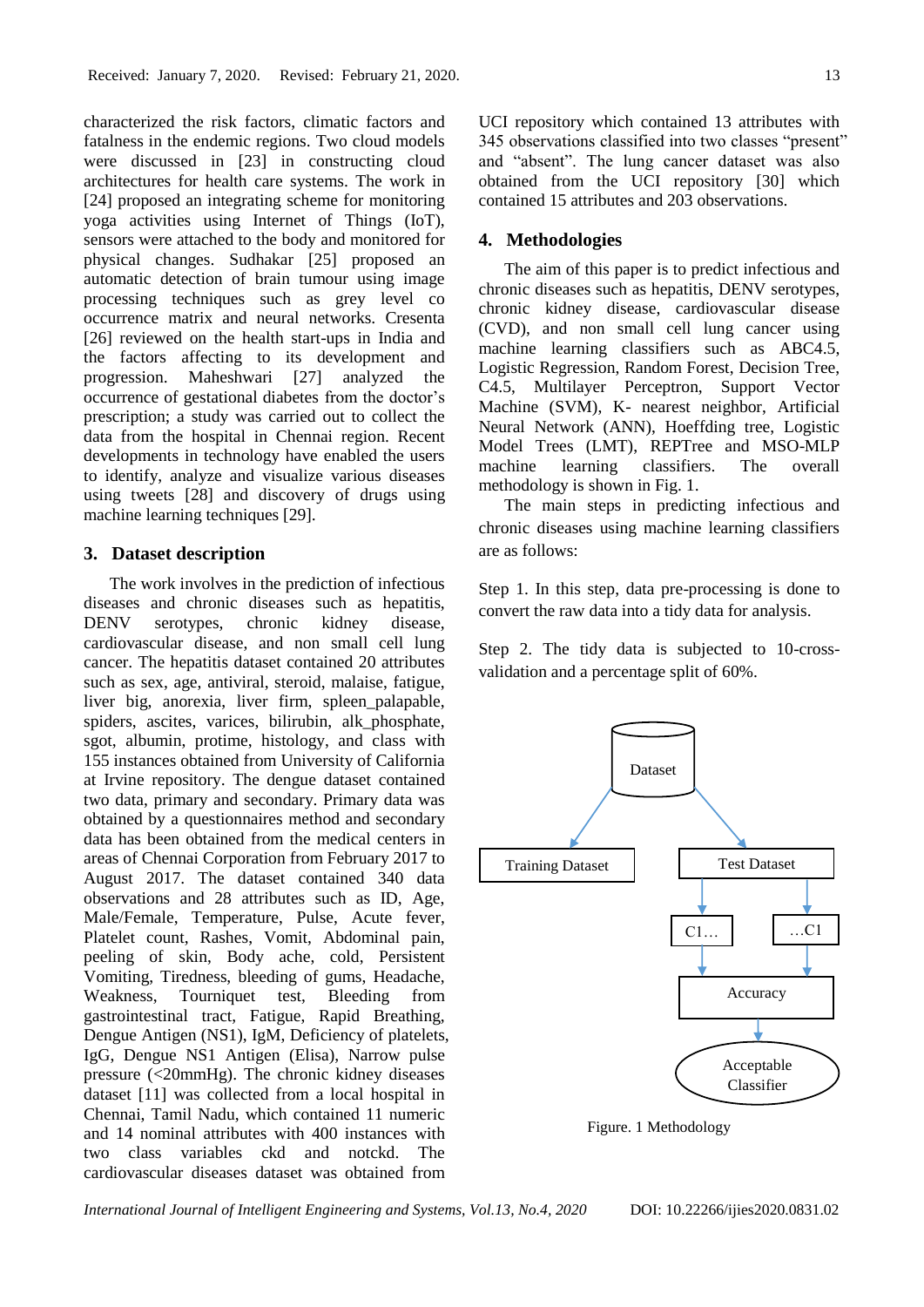Step 3. By the percentage split, the tidy dataset is divided into test and training dataset. The training data is using to build the classifier model whereas the test dataset is used to test the classifier.

Step 4. The accuracy of the classifiers was computed using the confusion matrix represented below.

Confusion matrix [31] is represented as

| Confirmed by Observation |     |                 |             |
|--------------------------|-----|-----------------|-------------|
|                          |     | Yes             | No          |
|                          | Yes | TP (Success)    | FP          |
| Predicted                |     |                 | $(Type-1)$  |
| by test                  |     |                 | Error)      |
|                          | No  | FN              | TN (True    |
|                          |     | (Type-II Error) | Negative or |
|                          |     |                 | rejection)  |

TP- True Positive, FP- False Positive (Type I Error), FN-False Negative (Type II Error), TN- True Negative.

True Positive Rate (TPR), False Positive Rate (FPR), Precision and Recall can be calculated as mentioned in Eqs. (1)-(6).

1. True Positive Rate (TPR)

$$
TPR = TP / (TP + FN)
$$
 (1)

2. False Positive Rate (FPR)

$$
FPR = FP/(FP + TN)
$$
 (2)

3. Precision

$$
Precision = TP/(TP + FP)
$$
 (3)

4. Recall

$$
Recall = TN/(TN+FN)
$$
 (4)

5. Receiver Operating Characteristics (ROC)

It is a trade-off curve drawn between True Positive Rate (TPR) and False Positive Rate (FPR).

6. Accuracy 
$$
(\%) =
$$

$$
((TP+TN) \setminus (TP+TN+FP+FN)) \times 100 \qquad (5)
$$

7. ICI 
$$
(\%)
$$
 =Accuracy  $(\%)$  - 100 (6)

Step 5. The final outcome represents the acceptable classifier for predicting chronic and infectious diseases.

#### **5. Experimental analysis and findings**

This section contains the experimental analysis findings for the twelve classifiers such as ABC4.5, Logistic Regression, Random Forest, Decision Tree, C4.5, Multilayer Perceptron, Support Vector Machine (SVM), K- nearest neighbor, Artificial Neural Network (ANN), Hoeffding tree, Logistic Model Trees (LMT), REPTree and MSO-MLP in predicting infectious and chronic diseases. The values obtained from the confusion matrix were used to calculate the performance metrics such as True Positive Rate (TPR), False Positive Rate (FPR), Accuracy, Precision, Recall, and Receiver Operating Characteristics (ROC).

The confusion matrix of Support Vector Machine (SVM), C4.5, PSO-MLP, Decision Tree and Adaptive boosted C4.5 for Chronic Kidney Disease dataset is represented in Fig. 2. With the confusion matrix, True Positive Rate (TPR), False Positive Rate (FPR), Accuracy, Precision, Recall, and Receiver Operating Characteristics (ROC) were obtained and represented in Figs. 3 and 4. The time taken to build the appropriate classifier is shown in Fig. 5. In the analysis, Support Vector Machine (SVM) achieved True Positive Rate (TPR) of 0.752, which is higher than the Decision tree classifier which achieved TPR of 0.744; PSO-MLP achieved TPR of 0.739 which is lower than the C4.5 classifier which achieved 0.744. C4.5 classifier achieved an accuracy of 75.32% which is higher than the Support Vector Machine (SVM) of accuracy 64.50. ABC4.5 classifier outperformed all the classifiers with an accuracy of 92.76%. The execution time of Decision Tree is 0.06 sec to build the classifier model which outperformed all the classifiers since it involves only one stage in building the model.



dataset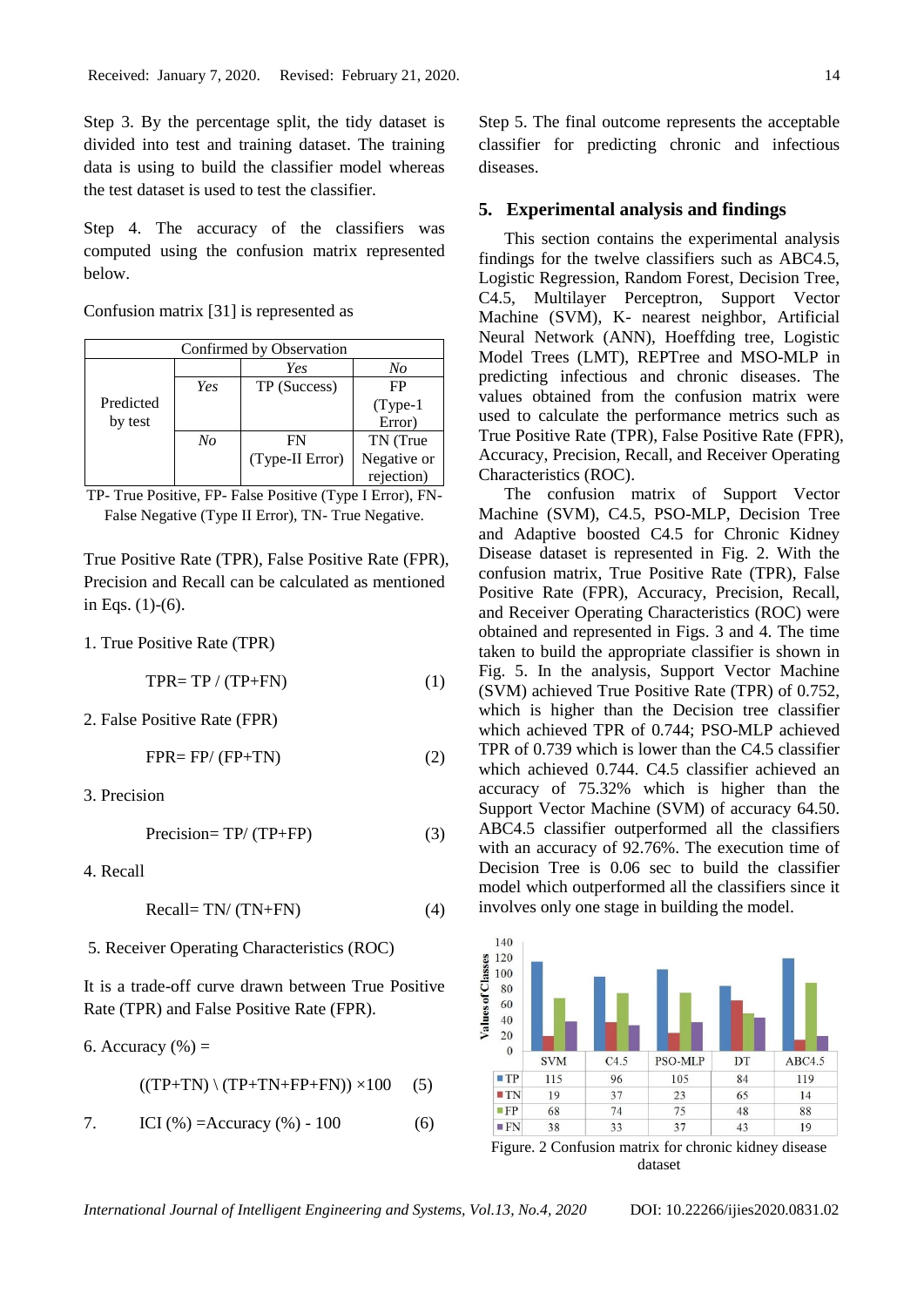





Figure. 4 Accuracy and inaccuracy for chronic kidney disease dataset



Figure. 5 Execution time for chronic kidney disease dataset

| Table 1. Confusion matrix of logistic regression for |  |
|------------------------------------------------------|--|
| hepatitis dataset                                    |  |

|  | $\leftarrow$ Classified as |
|--|----------------------------|
|  | $a = DIE$                  |
|  | b≡LIVE                     |

Table 2. Confusion matrix of random forest for hepatitis

| dataset |    |                            |  |
|---------|----|----------------------------|--|
| a       |    | $\leftarrow$ Classified as |  |
|         |    | $a = DIE$                  |  |
|         | 18 | b=LIVE                     |  |

Table 3. Confusion matrix of decision tree for hepatitis dataset

| $\leftarrow$ Classified as |           |  |
|----------------------------|-----------|--|
|                            | $a = DIE$ |  |
|                            | $b=LIVE$  |  |

Table 4. Confusion matrix of C4.5 for hepatitis dataset

| а |    | $\leftarrow$ Classified as |
|---|----|----------------------------|
|   |    | $a = DIE$                  |
|   | 49 | $b=LIVE$                   |

Table 5. Confusion matrix of multi-layer perceptron for hepatitis dataset

| а | $\leftarrow$ Classified as |
|---|----------------------------|
|   | $a = DIE$                  |
|   | $b=LIVE$                   |





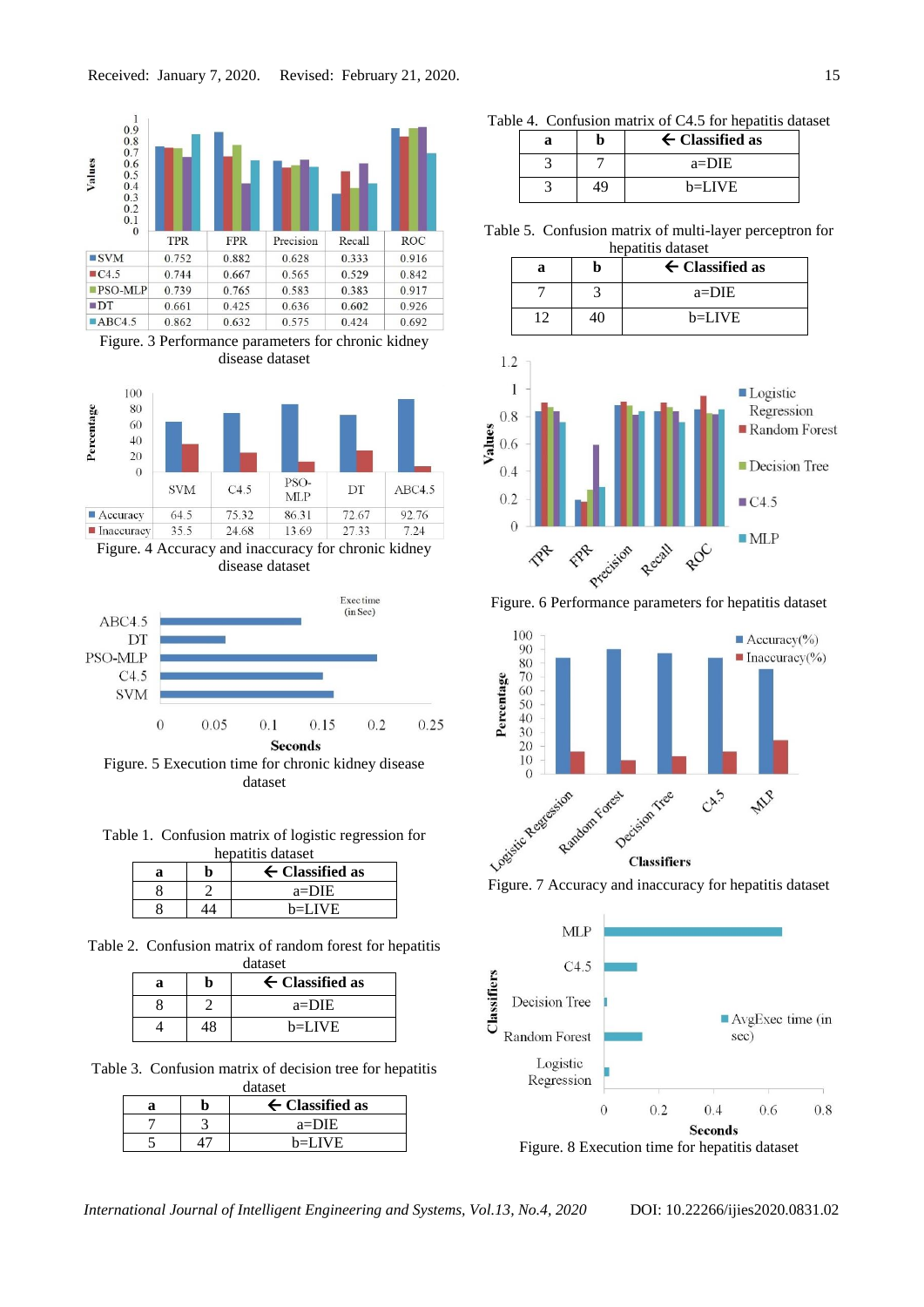Tables 1-5 represent the confusion matrix of Logistic Regression, Random Forest, Decision tree, C4.5 and Multilayer Perceptron classifiers for hepatitis dataset. Fig. 6 shows the performance metrics, Fig. 7 shows the accuracy and inaccuracy and Fig. 8 shows the execution time to build the model of the classifiers. In the analysis, Multilayer Perceptron (MLP) achieved a TPR of 0.758 which lower than the Logistic Regression classifier of TPR 0.8245. Random Forest classifier achieved TPR of 0.9245 which outperformed all the classifiers under analysis. Random Forest classifier achieved an accuracy of 90.32% which is higher than Logistic regression of accuracy 83.87%. The execution time of Decision tree is 0.01 sec which is lower than all the classifiers since it involves only one stage in building the classifier.

Tables 6-10 represent the confusion matrix of Random Tree, Logistic Model Tree (LMT), Hoeffding Tree, J48 and Random Forest classifiers for Cardio Vascular Disease (CVD) dataset. Fig. 9 shows the performance metrics, Fig. 10 shows the accuracy and inaccuracy and Fig. 11 shows the execution time to build the model of the classifiers. In the analysis, hoeffding tree classifier achieved TPR of 0.885, which is higher than the random forest classifier of TPR 0.798. Hoeffding classifier achieves an accuracy of 88.56% which is higher than the other classifier under analysis. Random Tree took only 0.06 sec to build the classifier model.

Table 6. Confusion matrix of random forest for CVD

| dataset              |         |         |  |
|----------------------|---------|---------|--|
| <b>Classified as</b> | Yes     | No      |  |
| Yes                  | $TP=47$ | $TN=4$  |  |
| No                   | $FP=18$ | $FN=39$ |  |

| Table 7. Confusion matrix of J48 for CVD dataset |  |  |
|--------------------------------------------------|--|--|
|--------------------------------------------------|--|--|

| <b>Classified as</b> | Yes       | No      |
|----------------------|-----------|---------|
| <b>Yes</b>           | $TP = 48$ | $TN=3$  |
| No                   | $FP=14$   | $FN=43$ |

|  |         | Table 8. Confusion matrix of hoeffding tree for CVD |  |
|--|---------|-----------------------------------------------------|--|
|  | dataset |                                                     |  |

| <b>Classified as</b> | Yes     | No      |
|----------------------|---------|---------|
| Yes                  | $TP=45$ | $TN=6$  |
| No                   | $FP=10$ | $FN=47$ |

Table 9. Confusion matrix of LMT for CVD dataset

| <b>Classified as</b> | Yes       | No.     |
|----------------------|-----------|---------|
| Yes                  | $TP = 45$ | $TN=6$  |
| Nо                   | $FP=12$   | $FN=45$ |

Table 10. Confusion matrix of random tree for CVD





FRE

 $0.1$  $\overline{0}$ 

TRA

Figure. 9 Performance parameters for CVD dataset

ROC

PRC



Figure. 10 Accuracy and inaccuracy for CVD dataset



Figure. 11 Execution time for CVD dataset

Tables 11-13 show the confusion matrix of Decision Tree, Artificial Neural Network (ANN), MSO-MLP, PSO-MLP, and PSO. Figs. 12-14 represents the performance parameters, Fig. 15 represents the accuracy and Inaccuracy and Fig. 16 represents the execution time for building the model of the classifiers for dengue dataset. In the analysis, a multi swarm optimized Multilayer perceptron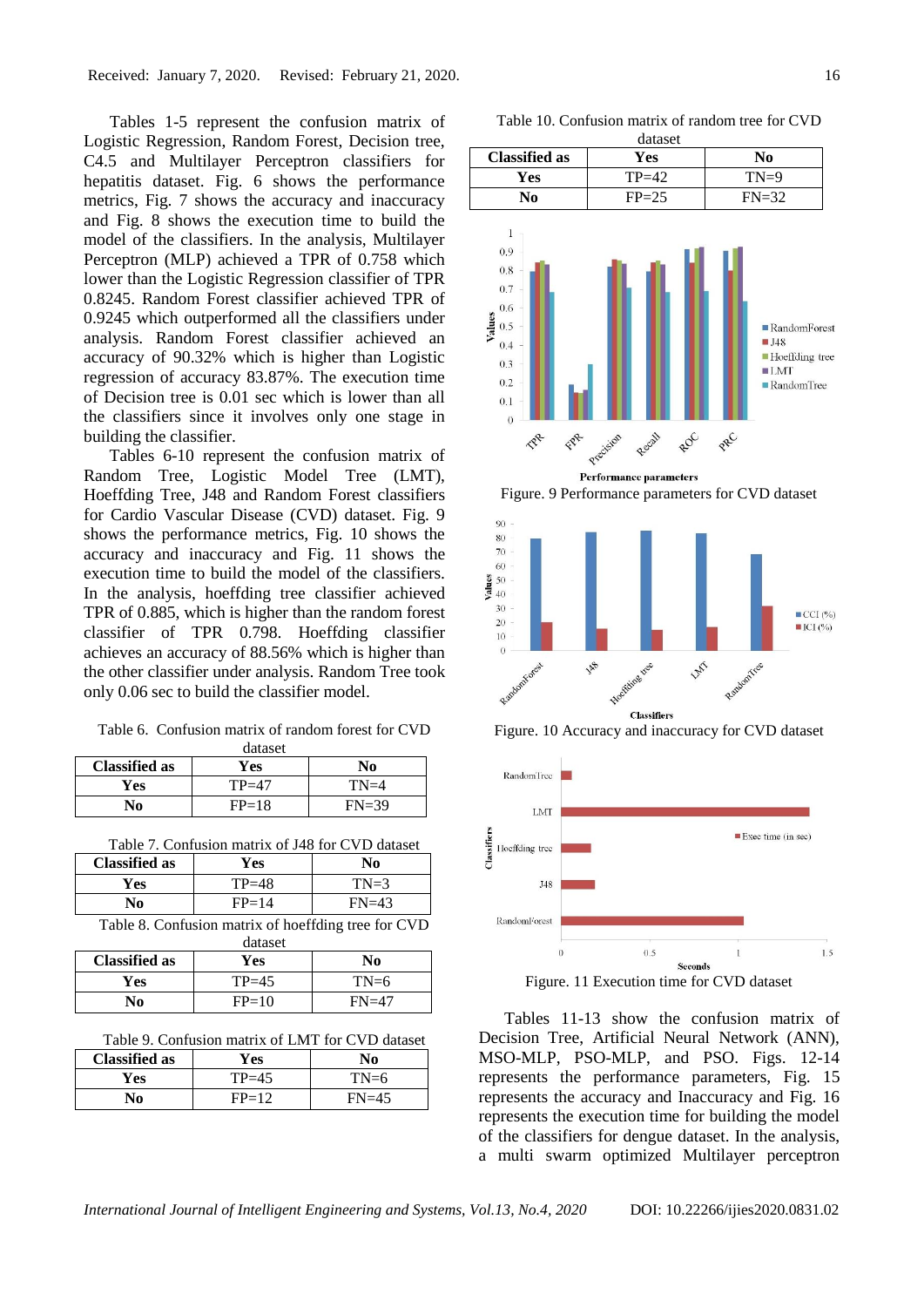| <b>Classifier</b> | TP | TN | FP | FN |
|-------------------|----|----|----|----|
| DT                | 47 |    | 18 | 39 |
| <b>ANN</b>        | 48 | 3  | 14 | 43 |
| <b>MSO-MLP</b>    | 45 | 6  | 10 | 47 |
| <b>PSO-ANN</b>    | 45 | 6  | 12 | 45 |
| <b>PSO</b>        | 42 | 9  | 25 | 32 |

Table 11. Confusion matrix for DENV-1 dengue dataset

Note: Confusion matrix obtained after percentage split of 70%

Table 12. Confusion matrix for DENV-2 dengue dataset

| <b>Classifier</b> | TP | TN | FP | <b>FN</b> |
|-------------------|----|----|----|-----------|
| DT                | 47 |    | 18 | 39        |
| <b>ANN</b>        | 50 | 3  | 14 | 41        |
| <b>MSO-MLP</b>    | 45 | 6  | 9  | 48        |
| <b>PSO-ANN</b>    | 44 | 6  | 12 | 46        |
| <b>PSO</b>        | 40 |    | 25 | 34        |

Table 13. Confusion matrix for DENV-3 dengue dataset

| <b>Classifier</b> | <b>TP</b> | <b>TN</b> | <b>FP</b> | FN |
|-------------------|-----------|-----------|-----------|----|
| DT                | 45        | 2         | 20        | 41 |
| <b>ANN</b>        | 46        |           | 17        | 41 |
| <b>MSO-MLP</b>    | 47        | 6         | 6         | 49 |
| <b>PSO-ANN</b>    | 42        | 5         | 14        | 47 |
| <b>PSO</b>        | 39        | 8         | 27        | 34 |





**Performance Parameters** Figure. 12 Performance parameters for DENV-1 dengue dataset

achieved an accuracy of 85.18% which is higher than the particle swarmed optimized multilayer perceptron, which achieved high TRP of 0.865. It



**Performance parameters** 

Figure. 13 Performance parameters for DENV-2 dengue dataset



**Performance parameters** Figure. 14 Performance parameters for DENV-3 dengue dataset



Figure. 15 Accuracy and Inaccuracy for dengue dataset

took 0.25 sec to build the classifier model which is less than the single swarm optimized multilayer perceptron.

The performance parameters of Support Vector Machine (SVM), k-NN, Random Forest, Artificial Neural Network and J48 is shown in Fig. 17. Fig. 18 represents the accuracy of the classifiers for lung cancer dataset. In the analysis, Artificial Neural Network (ANN) achieved a specificity of 0.942 which is higher than k-NN classifier which achieved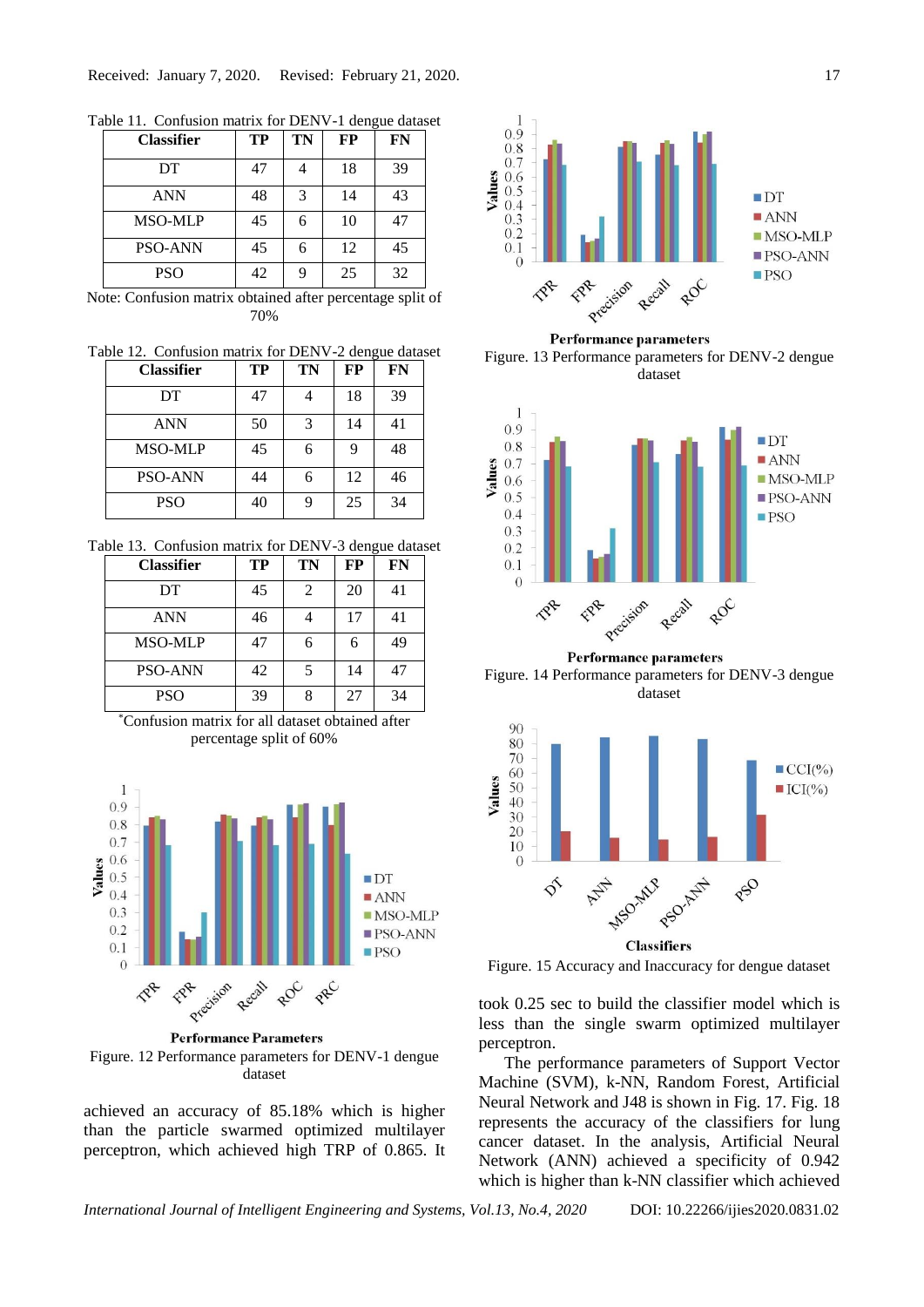only 0.845. Random forest classifier achieved a TPR of 0.756 which has the lowest TPR. Support Vector Machine (SVM) classifier achieved an accuracy of 91.20% which is lower than the random forest classifier of accuracy 80.20%. ANN classifier outperformed all the classifiers under analysis with an accuracy of 93.40%.







## **6. Conclusion and future direction**

The performance comparison of machine learning classifiers such as ABC4.5, Logistic Regression, Random Forest, Decision Tree, C4.5, Multilayer Perceptron, Support Vector Machine (SVM), K- nearest neighbor, Artificial Neural Network (ANN), Hoeffding tree, Logistic Model Trees (LMT), REPTree and MSO-MLP in predicting infectious and chronic diseases such as hepatitis, DENV serotypes, chronic kidney disease, cardiovascular disease (CVD), and non small cell lung cancer were presented in this paper. In the analysis of chronic kidney disease, ABC4.5 hybrid classifier achieved higher True Positive Rate (TPR) of 0.862, accuracy of 92.76% which is higher than the single classifiers under investigation. ABC4.5 classifier took 0.12 sec to build the classifier model for its analysis which is lower than the C4.5 machine learning classifier. In the analysis of hepatitis disease, Random forest classifier achieved a True Positive Rate (TPR) of 0.9245, accuracy of 90.32% which is higher than the other classifiers. It took an execution time of 0.14 sec to build the classification model which is lower than the multi layer perceptron. Hoeffiding tree classifier achieved a True Positive Rate (TPR) of 0.885, accuracy of 88.56% which is higher than the other classifiers in predicting the cardiovascular disease. Hoeffding tree took 0.17 sec to build the classifier model which is lower than the Logistic Model Tree (LMT) classifier. In case of dengue serotypes, MSO-MLP hybrid classifier achieved True Positive Rate (TPR) of 0.865, accuracy of 85.18% and execution time of 0.25 sec which is lower than the Decision Tree (DT) machine learning classifier. Hybrid machine learning algorithms can be developed for predicting infectious and chronic diseases in the future which can help the health authorities and medical practitioner to take precautionary measure in avoiding more deaths.

#### **Acknowledgment**

The authors are grateful to the management of St. Peter's Institute of Higher Education and Research, Avadi, Chennai that greatly assists the research and development.

#### **References**

- [1] "India outranks US, China with world's highest net cropland area", Retrieved 17 November 2018
- [2] E. M. Barrandeguy and M. Carossino, "Infectious Diseases in Donkeys and Mules: An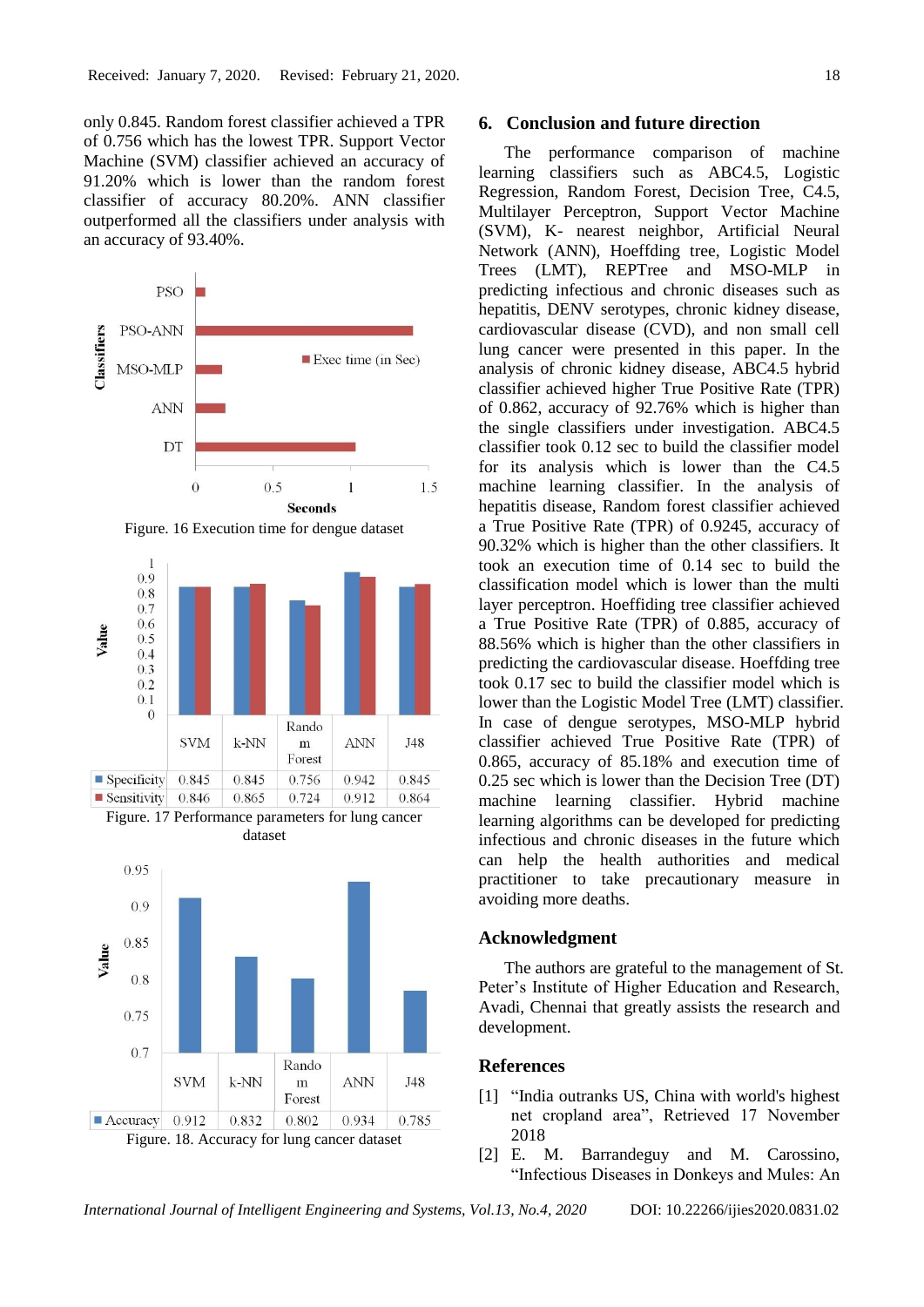Overview and Update", *Journal of Equine Veterinary Science*, Vol. 65, pp. 98-105, 2018.

- [3] G. Bocharov A. Meyerhans, N. Bessonov, S. Trofimchuk, and V. Volpert, "Interplay between reaction and diffusion processes in governing the dynamics of virus infections", *Journal of Theoretical Biology*, Vol. 457, pp. 221-236, 2018.
- [4] H. Ito, T. Yamamoto, and S. Morita, "Demography of sexually transmitted infections with vertical transmission", *Applied Mathematics and Computation*, Vol. 348, pp. 363-370, 2019.
- [5] B. V. Reamy, P. M. Williams, and D. P. Kuckel, "Prevention of Cardiovascular Disease, Primary Care", *Clinics in Office Practice*, Vol. 45, No. 1, pp. 25-44, 2018.
- [6] B. Bottazzi, E. Riboli, and A. Mantovani, "Aging, inflammation and cancer", *Seminars in Immunology*, Vol. 40, pp. 74-82, 2018.
- [7] N. G. Vallianou, T. Stratigou, and S. Tsagarakis, "Microbiome and diabetes: Where are we now?", *Diabetes Research and Clinical Practice*, Vol. 146, pp. 111-118, 2018.
- [8] A. Waits, A. Emelyanova, A. Oksanen, K. Abass, and A. Rautio, "Human infectious diseases and the changing climate in the Arctic", *Environment International*, Vol. 121, No. 1, pp. 703-713, 2018.
- [9] L. Liang, P. Gong, "Climate change and human infectious diseases: A synthesis of research findings from global and spatio-temporal perspectives", *Environment International*, Vol. 103, pp. 99-108, 2017.
- [10] X. Wu, Y. Lu, S. Zhou, L. Chen, and B. Xu, "Impact of climate change on human infectious diseases: Empirical evidence and human adaptation", *Environment International*, Vol. 86, pp. 14-23, 2016.
- [11] N. Komal Kumar, R. Lakshmi Tulasi, and D. Vigneswari, "An Ensemble Multi-model Technique for Predicting Chronic Kidney Disease", *International Journal of Electrical and Computer Engineering*, Vol. 9, No. 2, pp. 1321-1326, 2019.
- [12] N. Komal Kumar, D. Vigneswari, and B. A. S. Roopa Devi, "MSO – MLP diagnostic approach for detecting DENV serotypes", *International Journal of Pure and Applied Mathematics*, Vol. 118, No. 5, pp. 1-6, 2018.
- [13] F. A. Mensah, G. Marbuah, and M. Mubanga, "Climate variability and infectious diseases nexus: Evidence from Sweden", *Infectious Disease Modelling*, Vol. 2, No. 2, pp. 203-217, 2017.
- [14] N. K. Kumar, D. Vigneswari, M. Kavya, K. Ramya, and T. L. Druthi, "Predicting Non-Small Cell Lung Cancer: A Machine Learning Paradigm", *Journal of Computational and Theoretical Nanoscience*, Vol. 15, No. 6/7, pp. 2055–2058, 2018.
- [15] S. Rao and J. S. Ayres, "Resistance and tolerance defenses in cancer: Lessons from infectious diseases", *Seminars in Immunology*, Vol. 32, pp. 54-611, 2017.
- [16] N. Komal Kumar, D. Vigneswari, M. Vamsi Krishna, and G. V. Phanindra Reddy, "An Optimized Random Forest Classifier for Diabetes Mellitus", *Abraham A., Dutta P., Mandal J., Bhattacharya A., Dutta S. (eds) Emerging Technologies in Data Mining and Information Security. Advances in Intelligent Systems and Computing*, Vol 813. Pp. 765-773, 2019.
- [17] D. Vyshenska, K. C. Lam, N. Shulzhenko, and A. Morgun, "Interplay between viruses and bacterial microbiota in cancer development", *Seminars in Immunology*, Vol. 32, pp. 14-24, 2017.
- [18] D. Vigneswari, N. K. Kumar, V. Ganesh Raj, A. Gugan, and S. R. Vikash, "Machine Learning Tree Classifiers in Predicting Diabetes Mellitus", In: *Proc. of 2019 5th International Conference on Advanced Computing & Communication Systems*, pp. 84-87, 2019.
- [19] N. K. Kumar and D. Vigneswari, "Hepatitis-Infectious Disease Prediction using Classification Algorithms", *Research J. Pharm. and Tech.*, Vol. 12, No. 8, pp. 3720-3725, 2019.
- [20] L. Dencelinx and T. Ramkumar, "Distributed Machine Learning Algorithms to classify Protein secondary structures for Drug Design – A Survey", *Research J. Pharm. and Tech*., Vol. 10. No. 9, pp. 3173-3180, 2017.
- [21] V. Mareeswari, R. Saranya, R. Mahalakshmi, and E. Preethi, "Prediction of Diabetes Using Data Mining Techniques", *Research J. Pharm. and Tech.*, Vol. 10. No. 4, pp. 1098-1104, 2017.
- [22] Z. Thant, M. A. Tengku, H. Azmi, and K. Norizhar, "Dengue Virus Infections: Global Scenario, Classification, and Clinical Manifestations– A Review", *Research J. Pharm. and Tech.*, Vol. 9, No. 1, pp. 83-90, 2016.
- [23] K. Santhi and R. Saravanan, "Performance Analysis of Cloud Computing Using Batch Queueing Models in Healthcare Systems", *Research J. Pharm. and Tech*., Vol. 10, No. 10, pp. 3331-3336, 2017.